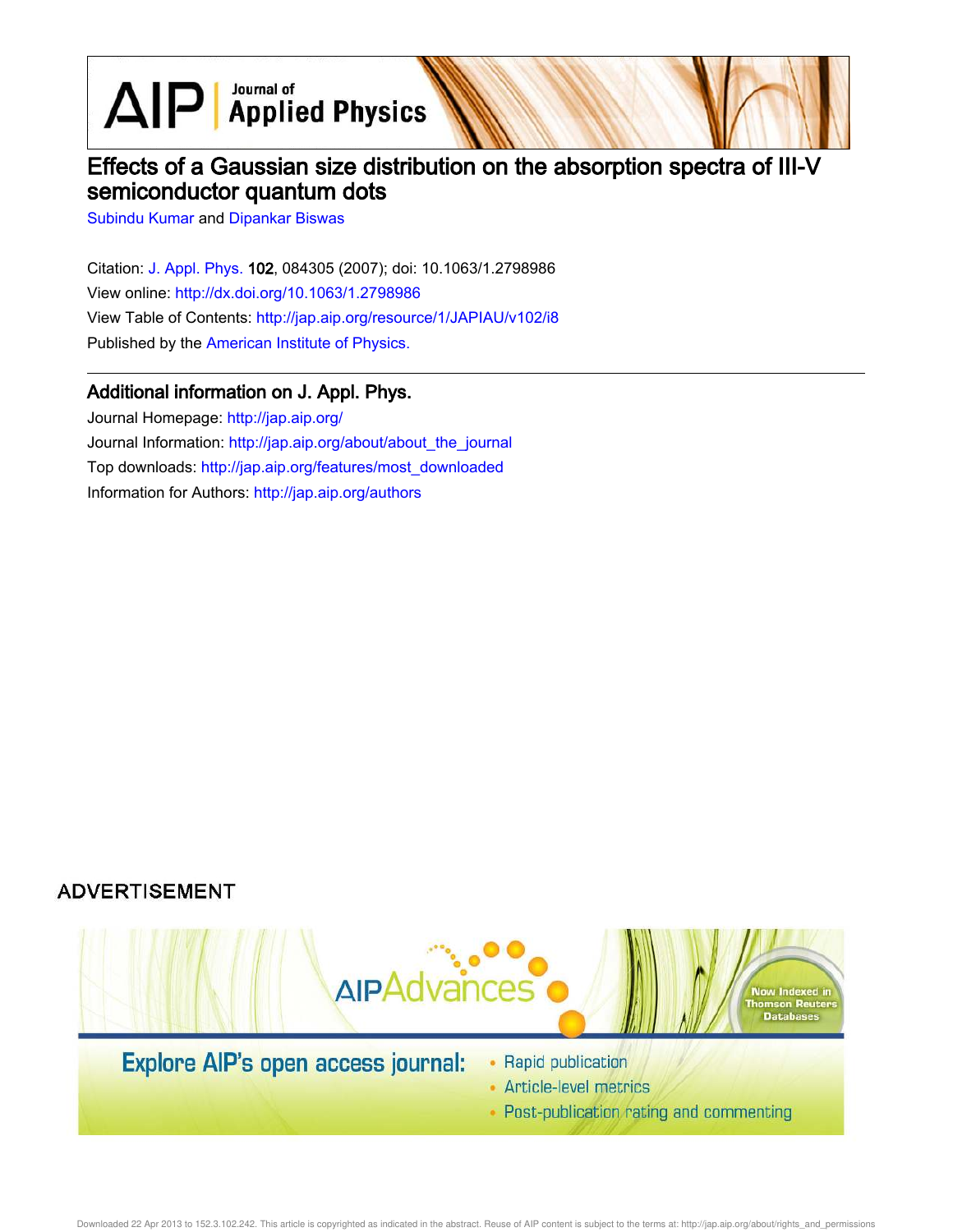# **Effects of a Gaussian size distribution on the absorption spectra of III-V semiconductor quantum dots**

Subindu Kumar<sup>a)</sup> and Dipankar Biswas

*Institute of Radiophysics and Electronics, University of Calcutta, 92 A.P.C. Rd., Kolkata 700009, India*

Received 15 May 2007; accepted 27 August 2007; published online 22 October 2007-

The advancement in the fabrication of low-dimensional semiconductor structures has made it possible to grow zero-dimensional electron-hole systems called quantum dots (QDs). In recent years, there have been extensive studies on III-V semiconductor QDs. In this paper, we have formulated the absorption spectra of realistic QD systems with dot size distribution described by a Gaussian function. The dots were approximated as cubic boxes having finite potentials at the boundaries. The effects of size nonuniformity on the optical absorption spectra of few realistic QD systems were analyzed, and the results have been compared with ideal dots having infinite potentials at the boundaries. © *2007 American Institute of Physics*. DOI: 10.1063/1.2798986

### **I. INTRODUCTION**

Quantum dots (QDs), also called zero-dimensional quantum boxes (QBs), of III-V compound semiconductors are being progressively used in the fabrication of optoelectronic devices, such as lasers and detectors, for higher efficiencies and lower threshold currents, taking advantage of the modified density of states in particular. The absorption spectra of QDs are expected to be a series of  $\delta$ -function-like discrete lines due to the nature of the density of states. There have been constant efforts to utilize QDs and QD systems for infrared detectors. $1-6$  The QD system is usually inhomogeneous due to the large variation of the dot size. The spectral response of the detectors utilizing QD systems is subject to change due to the variation of the dot size.<sup>2,6,7</sup> There are reports<sup>8,9</sup> on the effect of a Gaussian distribution of the dot size on the optical absorption spectra. In such investigations, the dots were approximated as cubic or spherical structures having infinite potential barriers at the boundaries. There are reports on electron and hole confinement in QBs.<sup>10–16</sup> Fabricated QDs may be typically circular or lenslike structures rather than square. In some investigations, these dots are approximated as thin quantum boxes. $13,14$  Shape effects are minimal for structures with the same cross sectional area.<sup>13</sup> Further, QDs have been previously analyzed with the help of infinite potential barriers; $17-19$  realistic semiconductor QDs having finite potential barriers have not been widely discussed or analyzed.

In this paper, we have investigated the optical absorption spectra of realistic semiconductor QD systems with a nonuniform size distribution described by a Gaussian function. We have approximated the QD as a QB with finite potential barriers which may be helpful for a proper analysis of the optical properties of realistic semiconductor QD systems. A comparative study of the ideal and realistic dots was carried out. It is found that the absorption spectra of different realistic III-V compound semiconductor QDs depend strongly on the dot size distribution described by the parameter  $\xi$ <sup>8</sup> the

ratio of the standard deviation of the dot size to the average dot size of the system. The results were compared with the ideal dots where we find that the spectra of the realistic dots seem to be redshifted and the linewidth decreases. Further studies on the absorption spectra corresponding to different values of  $\xi$  were carried out, and it was found that the resolvability of the absorption peaks depend on  $\xi$ . After the statement of the exact nature of the problem and the aim, the paper is to narrate clearly the modification of formulas that had to be done, the computational methodologies, and the results in detail, along with necessary discussions.

### **II. THEORETICAL MODEL**

For a three-dimensional rectangular infinite well, the potential is zero inside the box of side length  $L_i$  (where  $i$  $=1,2,3$  and infinite outside the box. In such a case, the resulting normalized wave function becomes $14,20$ 

$$
\psi(x) = \sqrt{\frac{8}{L_1 L_2 L_3}} \sin(k_1 x_1) \sin(k_2 x_2) \sin(k_3 x_3), \tag{1}
$$

where  $k_j = \pi n_j / L_i$   $(n_j = \pm 1, \pm 2, ...)$  is the wave vector along the  $x_j$  direction. For a cubic box of side *L*, Eq. (1) reduces to<sup>8</sup>

$$
\psi(x) = \left(\frac{2}{L}\right)^{3/2} \sin(k_1 x_1) \sin(k_2 x_2) \sin(k_3 x_3).
$$
 (2)

The confinement energies of the electron,  $E_e(n^2)$ , and that of the hole,  $E_h(n^2)$  (in units of  $\hbar^2/mL^2$ ) for a finite well can be approximated as<sup>2</sup>

$$
E_e(n^2) = \frac{2P_e^2}{(P_e + 1)^2} \left[ \left(\frac{n\pi}{2}\right)^2 - \frac{1}{3(P_e + 1)^3} \left(\frac{n\pi}{2}\right)^4 - \frac{27P_e - 8}{180(P_e + 1)^6} \left(\frac{n\pi}{2}\right)^6 \right],
$$
\n(3)

$$
E_h(n^2) = \frac{2P_h^2}{(P_h+1)^2} \left[ \left(\frac{n\pi}{2}\right)^2 - \frac{1}{3(P_h+1)^3} \left(\frac{n\pi}{2}\right)^4 - \frac{27P_h - 8}{180(P_h+1)^6} \left(\frac{n\pi}{2}\right)^6 \right],
$$
 (4)

**102**, 084305-1 © 2007 American Institute of Physics

a)Electronic mail: subindukumar@hotmail.com

<sup>0021-8979/2007/102(8)/084305/5/\$23.00</sup>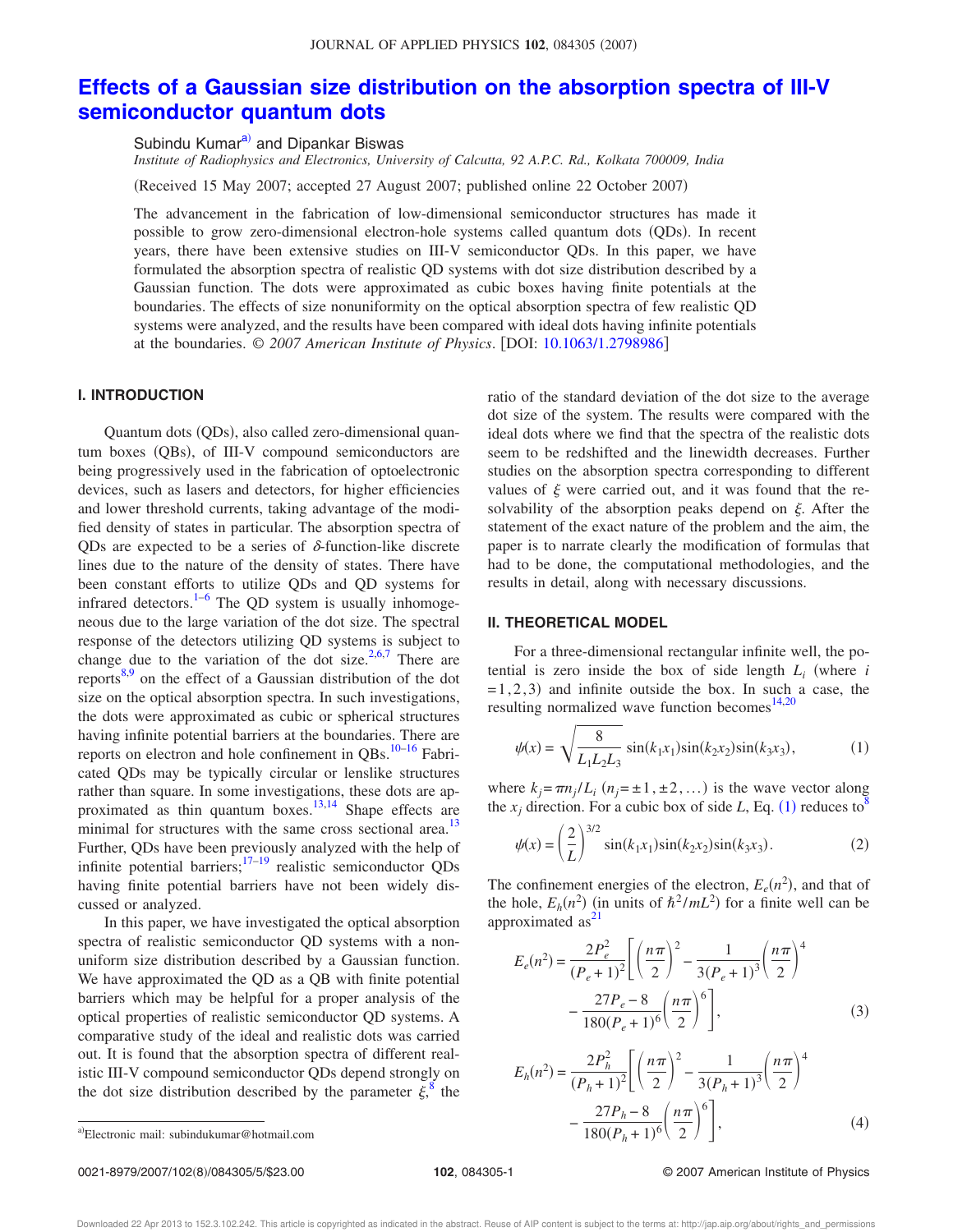$$
n^2 = \sum n_j^2, \quad j = 1, 2, 3,
$$
 (5)

where  $P_e$  and  $P_h$  are the well strength parameters defined as  $P_e = (\sqrt{2m_0m_e^*V_0/\hbar})L/2$  and  $P_h = (\sqrt{2m_0m_h^*V_0/\hbar})L/2$ , where  $V_0$  is the height of the well (conduction/valance band) and *L* is the well width.  $m_0$ ,  $m_e^*$ , and  $m_h^*$  are the rest and effective masses of electrons and holes, respectively. The lowest state corresponds to  $n^2 = 3$ . For an infinite deep potential well, *P*  $\rightarrow \infty$ , and Eqs. (3) and (4) reduces to the well known result,

$$
\lim_{P \to \infty} E_e(n^2) = \frac{\pi^2 \hbar^2 n^2}{2m_0 m_e^* L^2}
$$
\n(6)

and

$$
\lim_{P \to \infty} E_h(n^2) = \frac{\pi^2 \hbar^2 n^2}{2m_0 m_h^* L^2}.
$$
\n(7)

Let us now define the resonance energy of a realistic QD, having finite potential barriers, as the photon energy needed for the creation of an electron-hole pair. This may be represented as

$$
\hbar \omega_{\text{real}} = E_g + E_e(n^2) + E_h(n^2),\tag{8}
$$

where  $E<sub>g</sub>$  is the band gap of the semiconductor material. The resonance energy of an ideal dot having infinite potential barriers,  $\hbar \omega_{\text{ideal}}$ , can be expressed as<sup>8</sup>

$$
\hbar \omega_{\text{ideal}} = \lim_{P \to \infty} \hbar \omega_{\text{real}} = E_g + \frac{\pi^2 \hbar^2}{2L^2} \left[ \frac{1}{m_0 m_e^* + m_0 m_h^*} \right] n^2
$$

$$
= E_g + \frac{\pi^2 \hbar^2 n^2}{2\mu L^2}, \tag{9}
$$

where  $1/\mu = 1/(m_0 m_e^*) + 1/(m_0 m_h^*)$ . The optical absorption constant is defined as the ratio of the energy removed from the incident beam per unit time and unit volume to the incident flux. $9$  The energy flux is interpreted as the product of the energy density and the speed of flow. Using this definition, the optical absorption coefficient of a realistic cubic dot with length  $L$  is calculated as<sup>8</sup>

$$
\alpha_{\text{real}} = \frac{A_{\text{real}}}{L^3} \sum_{(n^2)} g(n^2) \delta[\hbar \omega_{\text{real}} - \{E_g + E_e(n^2) + E_h(n^2)\}],\tag{10}
$$

where  $g(n^2)$  is the degeneracy of the energy level determined by  $n^2 = \sum n_j^2$ . Only  $\Delta n = 0$  transitions are considered allowed.  $A_{\text{real}}$  is a constant in terms of the momentum matrix  $P_n$  so that<sup>'</sup>

$$
A_{\text{real}} = \frac{2\pi e^2 |P_n|^2}{m_0^2 \varepsilon_r^{1/2} \varepsilon_0 c \omega_{\text{real}}},\tag{11}
$$

where  $e$  is the fundamental charge,  $\varepsilon_0$  is the permittivity of free space,  $\varepsilon_r$  is the host material, *c* is the speed of light, and  $\omega_{\text{real}}$  is the photon frequency. Similarly, for an ideal QD system, the optical absorption coefficient can be expressed as

$$
\alpha_{\text{ideal}} = \frac{A_{\text{ideal}}}{L^3} \sum_{(n^2)} g(n^2) \delta \left[ \hbar \omega_{\text{ideal}} - \left( E_g + \frac{\pi^2 \hbar^2}{2 \mu L^2} n^2 \right) \right], (12)
$$

where

$$
A_{\text{ideal}} = \frac{2\pi e^2 |P_n|^2}{m_0^2 \varepsilon_r^{1/2} \varepsilon_0 c \omega_{\text{ideal}}}.
$$
 (13)

The constant  $A_{ideal}$  and the photon frequency  $\omega_{ideal}$  corresponds to that of an ideal dot having infinite potential barriers. The interband absorption of a QD is characterized by a series of discrete lines at photon energies given by Eqs.  $(8)$ and  $(9)$ . As mentioned by Wu *et al.*,<sup>8</sup> the absorption spectra is the superimposition of the contribution from each individual dot; the overall behavior is modeled by considering a Gaussian distribution of the dot size of side length *L*, which can be represented as<sup>8</sup>

$$
P(L) = \left(\frac{1}{D}\right)\left(\frac{1}{\sqrt{2\pi}}\right)\exp\left[-\frac{(L-L_0)^2}{2D^2}\right],\tag{14}
$$

where  $L_0$  is the average dot size of the system and  $D$  is the standard deviation. Let  $\xi$  be the relative standard deviation of the dot given by

$$
\xi = D/L_0,\tag{15}
$$

$$
\therefore P(L) = \frac{1}{\xi L_0} \frac{1}{\sqrt{2\pi}} \exp\left[-\left(\frac{L}{L_0} - 1\right)^2 / 2\xi^2\right].
$$
 (16)

Let us now define two dimensionless parameters: the reduced photon energies  $x_{\text{real}}^2$  and  $x_{\text{ideal}}^2$  for a realistic and an ideal QD system, respectively, represented as

$$
x_{\text{real}}^2 = \frac{\hbar \omega_{\text{real}} - E_g}{[E_e(n^2)_{L=L_0} + E_h(n^2)_{L=L_0}]/n^2}
$$
(17)

and

$$
x_{\text{ideal}}^2 = \frac{\hbar \omega_{\text{ideal}} - E_g}{\pi^2 \hbar^2 / 2 \mu L_0^2}.
$$
 (18)

 $E_e(n^2)_{L=L_0}$  and  $E_h(n^2)_{L=L_0}$  are the values of  $E_e(n^2)$  and  $E_h(n^2)$ for  $L = L_0$ . Now, combining Eqs.  $(12)$  and  $(14)$ , the total absorption spectra of an ideal QD system due to the nonuniform dot size distribution is represented as<sup>8</sup>

$$
\alpha_{\text{ideal}} = \frac{A_{\text{ideal}}}{D} \frac{1}{\sqrt{2\pi}} \sum_{(n^2)} g(n^2) \int_0^\infty \frac{1}{L^3} e^{-(L - L_0)^2 / 2D^2}
$$

$$
\times \delta \left[ \hbar \omega_{\text{ideal}} - \left( E_g + \frac{\pi^2 \hbar^2}{2\mu L^2} n^2 \right) \right] dL \tag{19}
$$

Integrating Eq.  $(19)$  and utilizing Eq.  $(15)$ ,

$$
\alpha_{\text{ideal}} = \frac{\beta_{\text{ideal}}}{2L_0^3} \sum_{(n^2)} \frac{g(n^2)}{\xi n^2} \exp\left[-\left(\frac{n}{x_{\text{ideal}}}-1\right)^2 / 2\xi^2\right],\tag{20}
$$

where 
$$
\beta_{\text{ideal}} = \frac{(1/\sqrt{2\pi})A_{\text{ideal}}}{\pi^2 \hbar^2 / 2\mu L_0^2}.
$$
 (21)

Now, we model the optical absorption spectra of a realistic cubic dot of finite potential barrier at the boundaries as

$$
\alpha_{\text{real}} = \frac{\beta_{\text{real}}}{2L_0^3} \sum_{(n^2)} \frac{g(n^2)}{\xi n^2} \exp\left[-\left(\frac{n}{x_{\text{real}}} - 1\right)^2 / 2\xi^2\right],\tag{22}
$$

Downloaded 22 Apr 2013 to 152.3.102.242. This article is copyrighted as indicated in the abstract. Reuse of AIP content is subject to the terms at: http://jap.aip.org/about/rights\_and\_permissions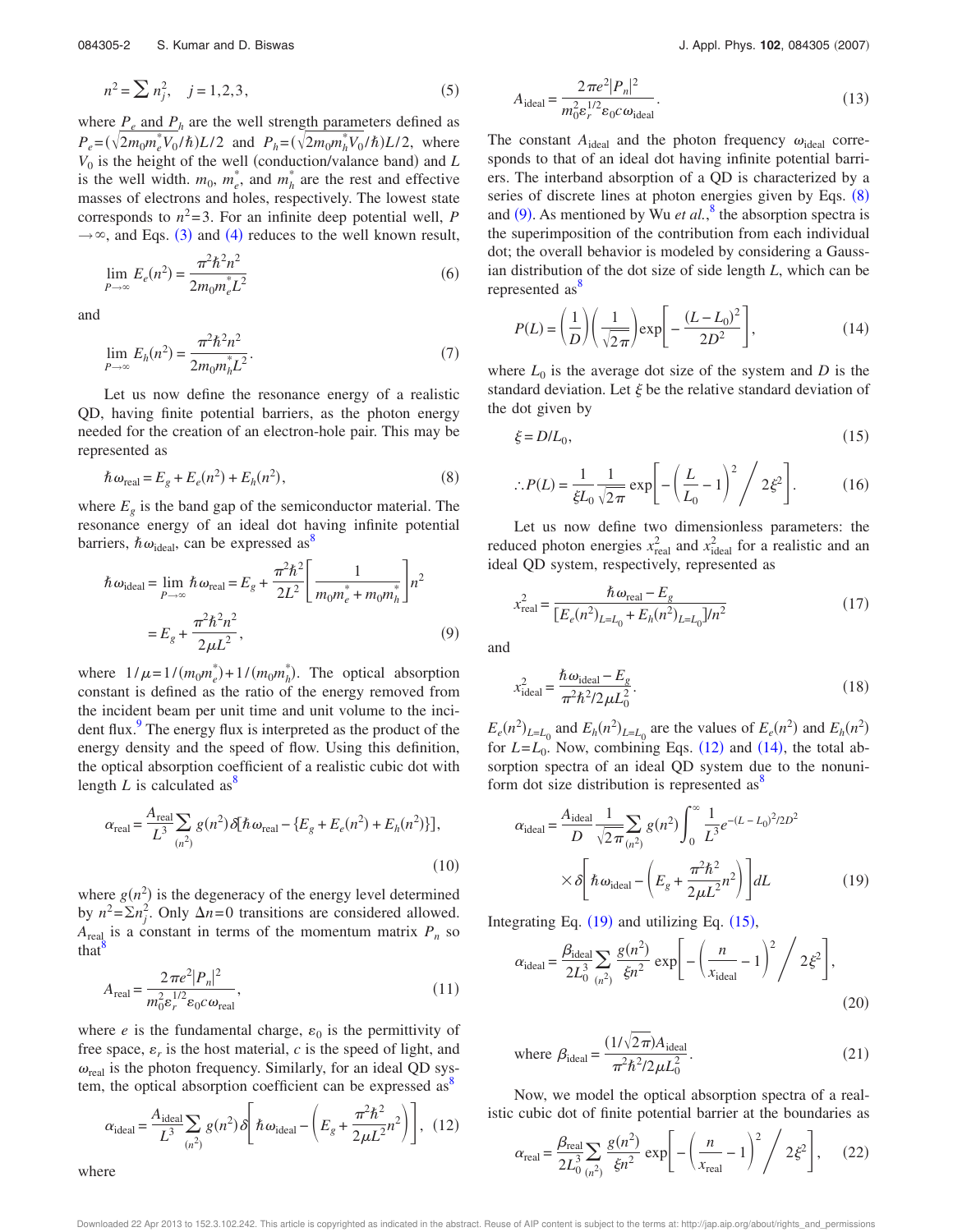

FIG. 1. Absorption spectra of the lowest transition of the  $In_{0.7}Ga_{0.3}N/GaN$ QD system corresponding to both real and ideal dots for relative standard deviation  $\xi = 0.02, 0.05, 0.10,$  and 0.20, as specified. The solid and dotted curves correspond to the realistic and ideal QD systems, respectively. The photon energy for real and ideal dots is defined by Eqs.  $(8)$  and  $(9)$ . The relative absorption of the ideal and realistic dots defined as  $\alpha_{\text{real}}/(\beta_{\text{real}}/2L_0^3)$ and  $\alpha_{\text{ideal}}/(\beta_{\text{ideal}}/2L_0^3)$  from Eqs. (20) and (22), respectively.

where 
$$
\beta_{\text{real}} = \frac{(1/\sqrt{2\pi})A_{\text{real}}}{[E_e(n^2)_{L=L_0} + E_h(n^2)_{L=L_0}]/n^2}
$$
. (23)

In the realm of an ideal cubic QD system,  $P_e$ ,  $P_h \rightarrow \infty$  and the photon frequency  $\omega = \omega_{\text{ideal}}$  such that

$$
\lim_{P_e, P_h \to \infty} \beta_{\text{real}} = \frac{(1/\sqrt{2\pi})A_{\text{ideal}}}{\pi^2 \hbar^2 / 2\mu L_0^2} = \beta_{\text{ideal}}.
$$
 (24)

This agrees with the choice of our denominator of Eq.  $(23)$ . Equations (20) and (22) represent a set of Gaussian absorption peaks with peak photon energies determined by the average dot size  $L_0$  and represented in Eqs.  $(8)$  and  $(9)$ . The linewidths of the  $n^2$  absorption peak of the ideal and realistic dots,  $W_{\text{ideal}}$  (Ref. 8) and  $W_{\text{real}}$ , are given by

$$
W_{\text{ideal}} = \frac{4.71\xi}{(1 - 1.39\xi^2)^2} [n^2 \pi^2 \hbar^2 / 2 \mu L_0^2],\tag{25}
$$

$$
W_{\text{real}} = \frac{4.71\xi}{(1 - 1.39\xi^2)^2} [E_e(n^2)_{L=L_0} + E_h(n^2)_{L=L_0}],\tag{26}
$$

and

$$
W_{\text{reduction}} = W_{\text{ideal}} - W_{\text{real}},\tag{27}
$$

where  $W_{\text{reduction}}$  represents the difference in the linewidths of the  $n<sup>2</sup>$  absorption peak of the ideal and realistic dots. It could be inferred from Eqs.  $(25)$  and  $(26)$  that the linewidth is proportional to the size deviation  $\xi$  and approaches zero when  $\xi \rightarrow 0$ . Also, the linewidth is larger for higher transition energy levels.

### **III. RESULTS AND DISCUSSION**

The results of the computations of the absorption spectra of  $In_{0.7}Ga_{0.3}N/GaN$  and  $In_{0.66}Ga_{0.33}As/GaAs$  QD systems are shown in Figs. 1–3. In each of these figures, the spectra of the realistic and ideal QD system are shown in the same plot. Figure 1 shows the plot of the lowest absorption peak  $(n^2=3)$  for In<sub>0.7</sub>Ga<sub>0.3</sub>N/GaN QD system with  $\xi = 0.02, 0.04$ , 0.10, and 0.20. The absorption spectra for the realistic and



FIG. 2. Absorption spectra of the lowest four transitions of the  $In_{0.7}Ga_{0.3}N/GaN$  QD system corresponding to both real and ideal dots. In each of these plots, the solid and dotted lines represent the individual absorption peaks of real and ideal dots, respectively, while the closed and open circle curves correspond to their superposition. The photon energy for real and ideal dots is defined by Eqs.  $(8)$  and  $(9)$ . The relative absorption of the ideal and realistic dots defined as  $\alpha_{\text{real}}/(\beta_{\text{real}}/2L_0^3)$  and  $\alpha_{\text{ideal}}/(\beta_{\text{ideal}}/2L_0^3)$ from Eqs.  $(20)$  and  $(22)$ , respectively.



FIG. 3. Absorption spectra of the lowest four transitions of the  $In<sub>0.66</sub>Ga<sub>0.33</sub>As/GaAs QD system corresponding to both real and ideal dots.$ In each of these plots, the solid and dotted lines represent the individual absorption peaks of real and ideal dots, respectively, while the closed and open circle curves correspond to their superposition. The photon energy for real and ideal dots is defined by Eqs.  $(8)$  and  $(9)$ . The relative absorption of the ideal and realistic dots defined as  $\alpha_{\text{real}}/(\beta_{\text{real}}/2L_0^3)$  and  $\alpha_{\text{ideal}}/(\beta_{\text{ideal}}/2L_0^3)$ from Eqs.  $(20)$  and  $(22)$ , respectively.

Downloaded 22 Apr 2013 to 152.3.102.242. This article is copyrighted as indicated in the abstract. Reuse of AIP content is subject to the terms at: http://jap.aip.org/about/rights\_and\_permissions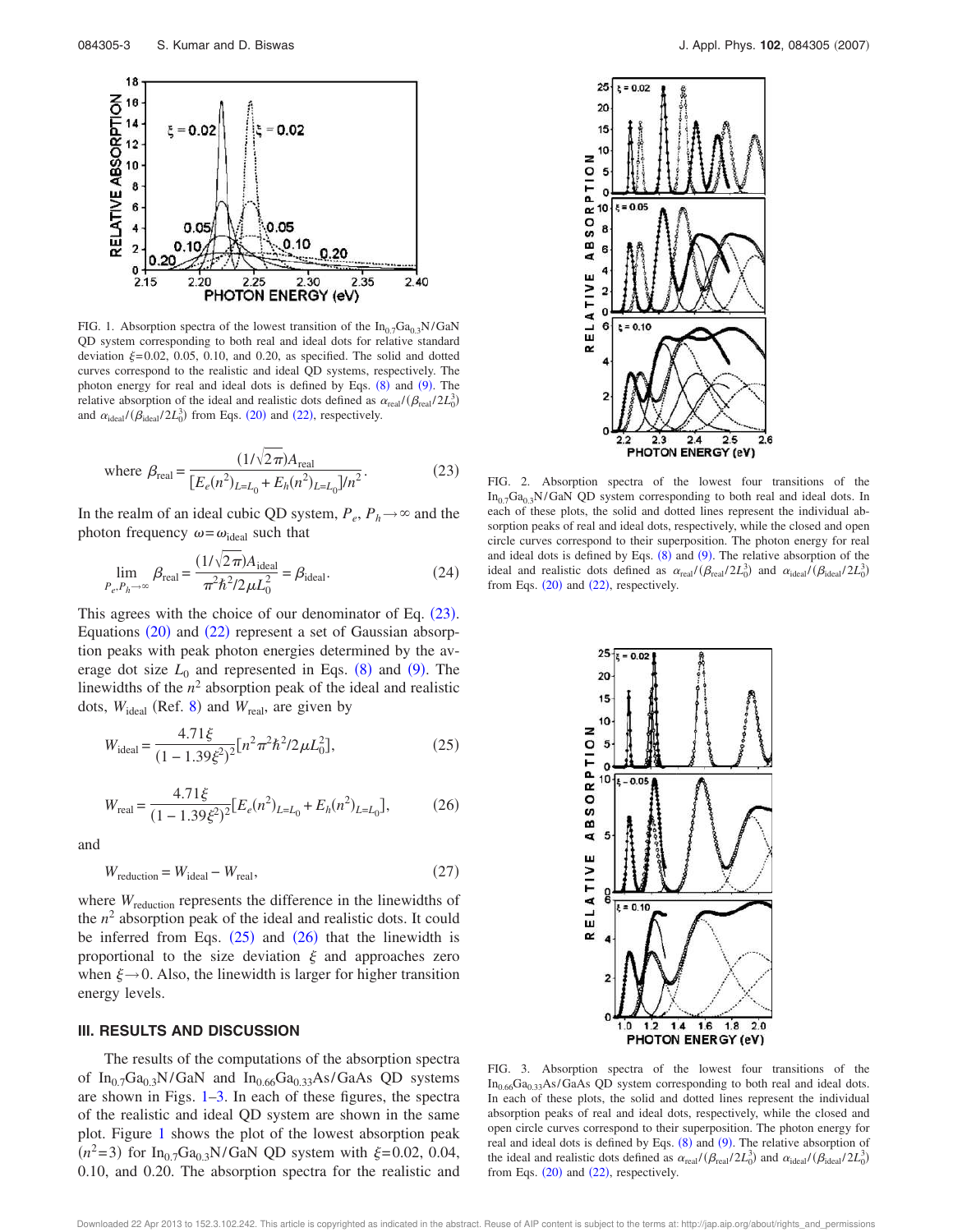ideal dots are denoted by solid and dotted lines, respectively. The horizontal axis is the photon energy corresponding to real and ideal dots defined by Eqs.  $(8)$  and  $(9)$ , respectively. The vertical axis is the relative absorption of the ideal and realistic dots defined as  $\alpha_{\text{real}}/(\beta_{\text{real}}/2L_0^3)$ and  $\alpha_{\text{ideal}}$  $(\beta_{\text{ideal}}/2L_0^3)$  according to Eqs. (20) and (22).

For the  $In_{0.7}Ga_{0.3}N/GaN$  QD system, the energy band gap of In<sub>x</sub>Ga<sub>1-*x*</sub>N,  $E_g$ , was calculated from the equation<sup>22</sup>

$$
E_g(x) = (1 - x)E_{g, \text{GaN}} + xE_{g, \text{InN}} - bx(1 - x),\tag{28}
$$

where *x* is the mole fraction of indium,  $E_{g,GaN}$  and  $E_{g,InN}$  are the energy band gaps of GaN and InN, respectively, and *b* is the bowing parameter. In our calculation  $E_{g,GaN}$ ,  $E_{g,InN}$ , *x*, and *b* were assumed to be 3.4 eV, 2 eV, 0.7, and 1.4, respectively. Considering  $x=0.7$ , the band gap  $E_{g,\text{InGAN}}$  comes out to be 2.126 eV. For finite potential barriers, considering the band offset ratio to be  $55: 45<sup>23</sup>$  the conduction and valance band heights were found to be 0.701 and 0.573 eV. The average dot size was considered to be 7.25 nm. The effective masses are assumed to be  $0.2m_0$  for electrons<sup>22</sup> and  $1.56m_0$ for heavy holes. $^{24}$  The computed absorption spectra of the  $In_{0.7}Ga_{0.3}N/GaN$  QD system is shown in Fig. 2.

There are reports on the growth of  $In<sub>0.66</sub>Ga<sub>0.33</sub>As/GaAs$ QDs.<sup>25</sup> The computed absorption spectra of such QD ensemble is shown in Fig. 3. The band gap,  $E_{g,\text{InGaAs}}$ , of In<sub>*x*</sub>Ga<sub>1−*x*</sub>As is determined from the empirical relation<sup>4</sup>

$$
E_{g,\text{InGaAs}} = 1.516 - 1.214x + 0.264x^2,\tag{29}
$$

where  $x$  is the concentration of indium. The effective masses<sup>27</sup> were taken to be  $0.041m_0$  for electrons and  $0.417m_0$ for holes, which were obtained through a linear extrapolation between the effective masses of InAs and GaAs.  $E_{g,\text{InGaAs}}$ and the band offset ratio were considered to be 0.830 eV and 60:40, respectively. For realistic dots, the well heights of the conduction and valance bands were found to be 0.412 and 0.274 eV, respectively. The average dot size was considered to be 9 nm.

The ranges of photon energies in Figs. 2 and 3 were so chosen so as to accommodate the lowest four transitions. The solid line and the filled circles represent the individual absorption peaks and their superposition of the realistic dots, respectively, while for ideal dots it is represented by dotted lines and open circles. In both the cases, with  $\xi = 0.02$ , all the peaks could be resolved. As  $\xi$  increases, the resolvability decreases. It should be noted at this juncture that for the  $In<sub>0.66</sub>Ga<sub>0.33</sub>As/GaAs QD system the curves could not be ex$ tended beyond a certain energy  $(1.302 \text{ eV})$  since the confinement energies exceeded the height of the well and only the lowest two transitions could be observed, as shown in Fig. 3. This problem is not encountered in the case of the  $In_{0.7}Ga_{0.3}N/GaN$  QD system, and the lowest four transitions could be accommodated, as depicted in Fig. 2.

It is observed that for realistic dots, there is a redshift of the absorption peaks and there is a decrease in the linewidth as compared to the ideal QD system for the same size deviation. The photon energies corresponding to the Gaussian absorption peaks depend on the band gap of the semiconductor material and the confinement energies of the conduction and the valance bands. For realistic dots having a finite potential

TABLE I. Difference in the linewidth,  $W_{\text{reduction}}$ , of the  $n^2$  absorption peak of ideal and realistic  $In_{0.7}Ga_{0.3}N/GaN$  and  $In_{0.66}Ga_{0.33}As/GaAs$  QD systems computed from Eq. (27) for  $\xi = 0.02$  and  $\xi = 0.05$ .

| Transition       | Linewidth reduction                            |                                                |                                                |                                             |
|------------------|------------------------------------------------|------------------------------------------------|------------------------------------------------|---------------------------------------------|
|                  | $In_0$ <sub>7</sub> Ga <sub>03</sub> N/GaN     |                                                | $In_{0.66}Ga_{0.33}As/GaAs$                    |                                             |
|                  | $\xi = 0.02$<br>$W_{\text{reduction}}$<br>(eV) | $\xi = 0.05$<br>$W_{\text{reduction}}$<br>(eV) | $\xi = 0.02$<br>$W_{\text{reduction}}$<br>(eV) | $\xi = 0.05$<br>$W_{\rm reduction}$<br>(eV) |
| First $(n^2=3)$  | 0.002                                          | 0.007                                          | 0.015                                          | 0.039                                       |
| Second $(n^2=6)$ | 0.006                                          | 0.013                                          | 0.033                                          | 0.083                                       |
| Third $(n^2=9)$  | 0.008                                          | 0.030                                          | .                                              | .                                           |

barrier, the confinement energies are less as compared to ideal dots having infinite potential barriers. As a result, the absorption peaks suffer from a redshift. The variation of the energy of the subbands with change in the size of the dots is much more pronounced in the case of infinite wells as compared to finite wells. Hence, larger deviation in the absorption energies for a particular  $\xi$  is expected in the case of infinite wells, and hence the absorption spectra become broader. Moreover, in a narrow finite well less number of levels will be available for transitions, which will make the spectrum narrow. The computed values of the difference in the linewidth of ideal and realistic  $In_{0.7}Ga_{0.3}N/GaN$  and  $In<sub>0.66</sub>Ga<sub>0.33</sub>As/GaAs QD systems for the lowest three transi$ tions are depicted in Table I. For the  $In<sub>0.66</sub>Ga<sub>0.33</sub>As/GaAs$ QD system, the data corresponding to the lowest two transitions could only be computed since the absorption spectra corresponding to the higher order transitions were found to be absent, as shown in Fig. 3. It is also observed that the redshift is more pronounced for a smaller average dot size, as shown in Fig. 4. In Fig. 4, the redshift corresponds to the energy difference of the absorption peak of the ideal and realistic dots. Computations were carried out for  $\xi = 0.05$ , where the lowest two transitions could be well resolved. In the case of the  $In_{0.7}Ga_{0.3}N/GaN$  QD system, due to the relatively small well height, the redshift corresponding to the second transition level could be obtained only after a certain average dot size. Figure 5 shows the dependence of the line-



FIG. 4. Variation of the energy difference of the absorption peak of the ideal and realistic dots with average dot size. Results of computations are presented for both  $In_{0.7}Ga_{0.3}N/GaN$  and  $In_{0.66}Ga_{0.33}As/GaAs$  QD systems for the lowest two transitions.